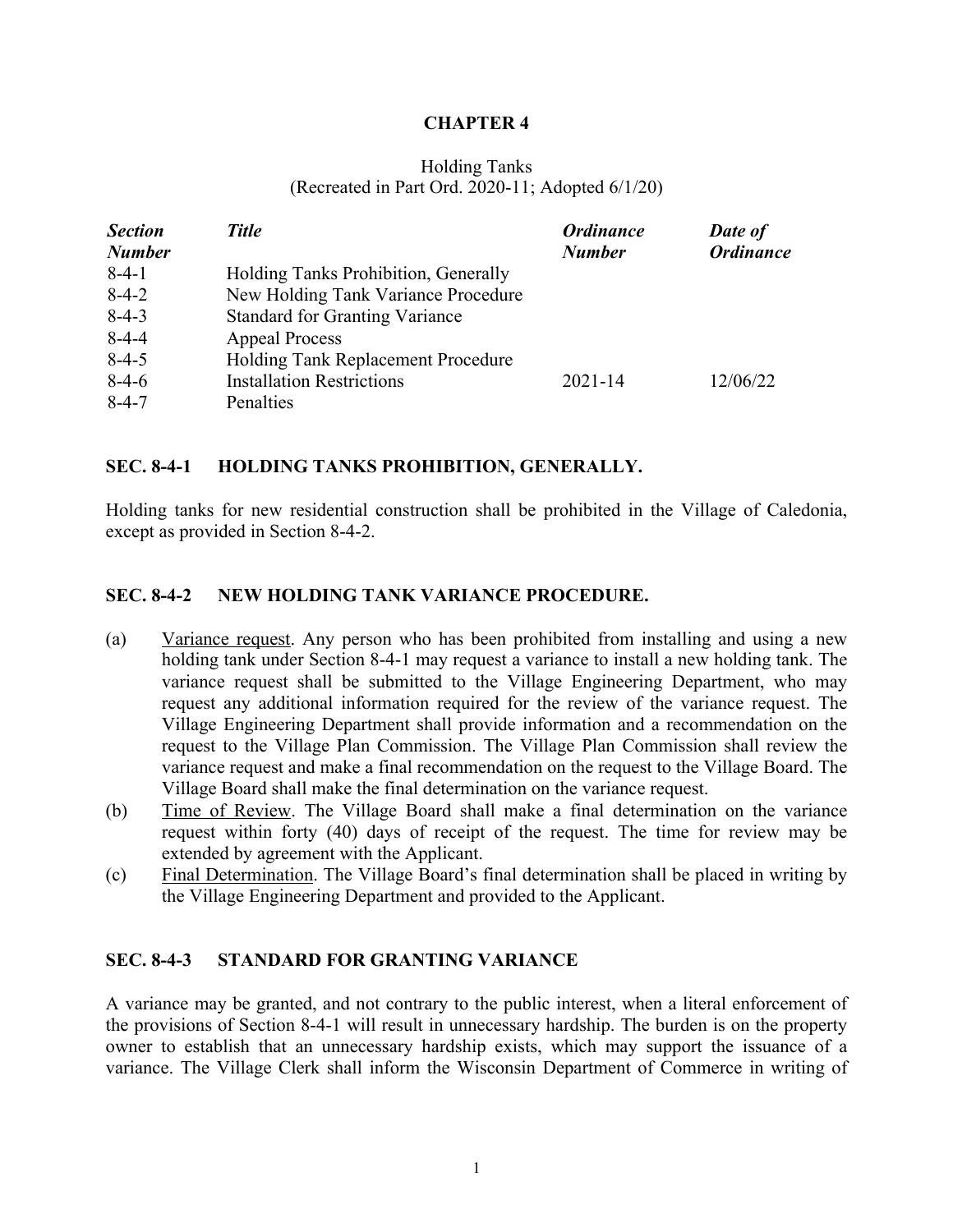<span id="page-1-0"></span>each variance granted. The installation restrictions under Section 8-4-6 shall apply to all variances under this Chapter.

# **SEC. 8-4-4 APPEAL PROCESS.**

- (a) Board Reconsideration. In the event of a denial by the Village Board under Section 8-4-2, the Village Engineering Department shall inform the applicant of the denial, the reasons for the denial, and of the opportunity to request a reconsideration of the application by the Village Board in a closed session. The Village Board shall provide a hearing within thirty (30) days of receipt of a notice to reconsider. The time for a hearing to reconsider may be extended by agreement with the Applicant. The Applicant may provide briefs, drawings, or any other pertinent information for reconsideration. A hearing notice for a reconsideration hearing shall be sent by registered mail to, or served upon, the applicant at least ten (10) days prior to the Board's reconsideration of the matter. At such reconsideration hearing, the Applicant may present evidence and testimony as to why the variance should be granted. If, upon reconsideration, the Board again denies the application, the Village Engineering Department shall notify the applicant in writing of the reasons for the denial.
- (b) Judicial Review. An Applicant may seek review of a denial by the Village Board to Circuit Court within thirty (30) days of receipt of the Village Board's final determination or reconsideration decision, whichever is later.

# **SEC. 8-4-5 HOLDING TANK REPLACEMENT PROCEDURE.**

- (a) Application for holding tank replacement. Any person who wants to replace an already installed holding tank with a new holding tank shall submit an application to the Village Engineering Department. The Village Engineering Department shall approve or deny the application for a holding tank replacement and issue the determination in writing to the Applicant.
- (b) Standard of review. The application for a holding tank replacement under Section 8-4-5(a) shall be reviewed under the same standard set for in Section 8-4-3.
- (c) Approval. If an application is approved by the Village Engineering Department, the Applicant shall comply with the requirements set forth in Section 8-4-6.
- (d) Appeal. Applicants that are denied by the Village Engineering Department may appeal to the Village Board under Section 4-1-4 of the Village Code. If the application is then denied by the Village Board, the Applicant may appeal to Circuit Court for review.

# **SEC. 8-4-6 INSTALLATION RESTRICTIONS.**

As a precondition to the installation of a holding tank in the Village of Caledonia, the landowner shall enter into an Owner-Village Agreement concerning procedures for installing, maintaining, and emptying such holding tank. Such owner shall cause the agreement to be recorded with the office of the Register of Deeds for Racine County, which shall constitute an agreement running with the land and binding upon the owner, his or her heirs, successors, administrators and assigns. The owner shall agree: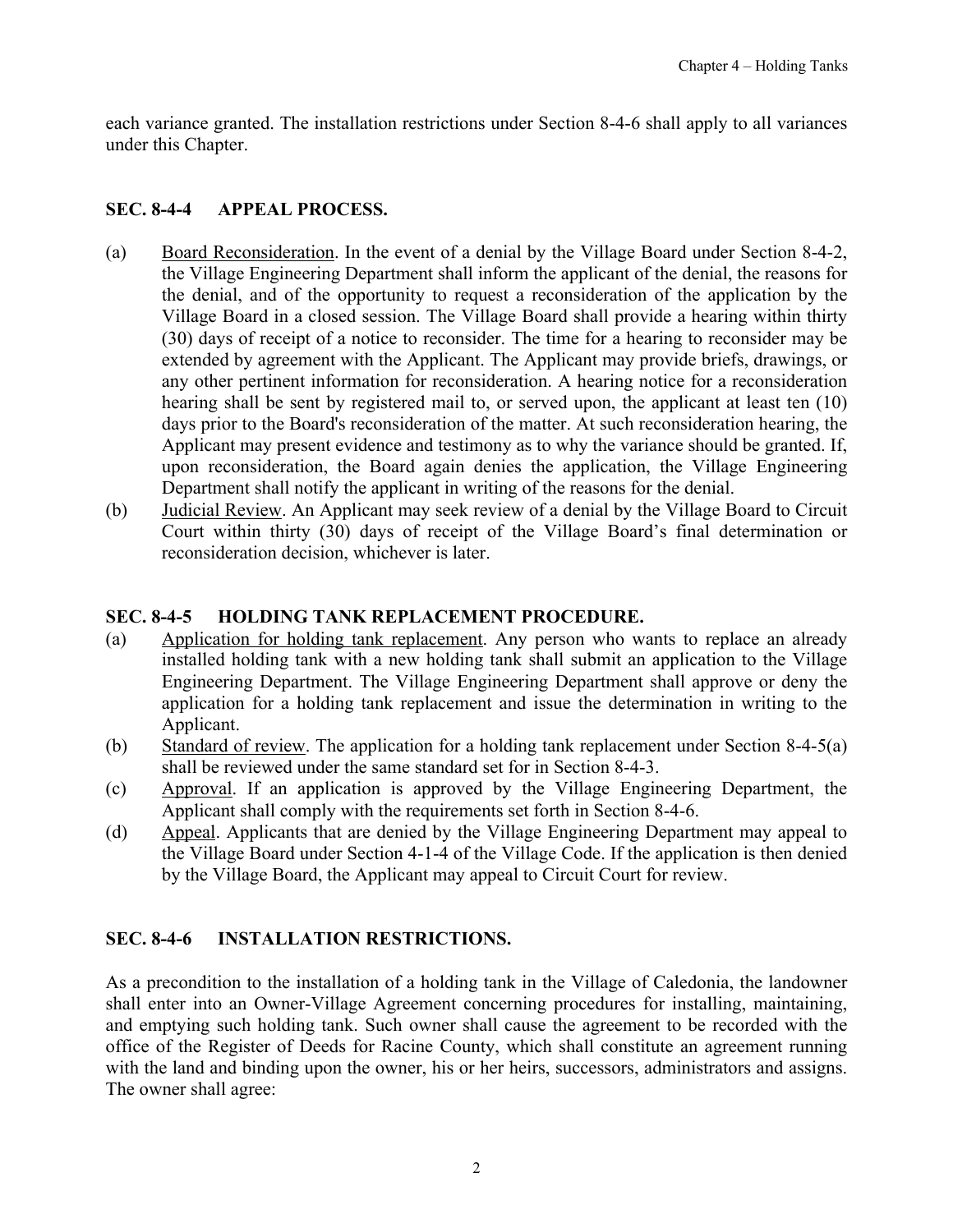- (a) To bind any future owner of the property served by the holding tank to enter into a like agreement with the Village. In the event of transfer of the property, the new owner shall enter into a like agreement with the Village.
- (b) To pay all fees and all inspection fees as are properly established by legitimate appropriate authority.
- (c) To conform to all applicable laws, ordinances, rules and regulations relating to the installation, construction, operation, and maintenance of holding tanks.
- (d) Not to use such holding tank before the installation of the holding tank is completed and related equipment and materials are inspected on-site and approved by the County Sanitarian and the Village Plumbing Inspector.
- (e) To have the contents of the holding tank removed, hauled, and disposed of by a hauler licensed by the State of Wisconsin in accord with all applicable state and local laws, ordinances, rules and regulations. Such hauler shall forward to the Village a copy of the specifics of each pumping or servicing with seven (7) days of such pumping or servicing.
- (f) To file with the Village copies of all reports required by the Wisconsin Department of Commerce concurrently with the filing with such agency.
- (g) To allow any authorized person of the Village to inspect the holding tank and the premises at all reasonable times to determine that the holding tank and all related items and equipment are being properly maintained and that the owner is complying with all the terms of the agreement.
- (h) In the event the Village Plumbing Inspector, the local health officer or a member of the County Sanitarian's office determines that it is reasonably necessary to have the holding tank pumped, to cause the same to be pumped as soon as possible at the owner's expense and no later than forty-eight (48) hours after such order is issued.
- (i) In the event the owner shall fail to cause the holding tank to be pumped out or necessary maintenance, including replacement, to be performed, that the Village may cause the holding tank to be pumped out and cause any necessary maintenance to be done. The owner shall agree to pay all costs for said service or work to the Village on demand; and if such payment is not made to the Village within thirty (30) days, all unpaid costs may be carried on to the tax rolls of the Village of Caledonia as a special assessment pursuant to Sec. 66.60(16), Wis. Stats.
- (j) In the event a public sanitary sewer line is constructed within three hundred (300) feet of the building served by the holding tank by the Village or any public authority, that within one (1) year thereafter the owner shall connect to such sewer line at his or her expense, making no claim against the Village or anyone else because of the existence of the holding tank or the holding tank agreement.
- (k) That the Village may amend the terms of the agreement by amendment of this Chapter, provided that the owner or his successor in interest shall be notified at least thirty (30) days prior to such ordinance amendment and shall be given an opportunity to submit oral or written objections or comments.
- (l) If any part of the agreement be superseded by a higher authority or declared invalid by competent and authorized legal decision, that all other items of the agreement shall remain in full force and effect.